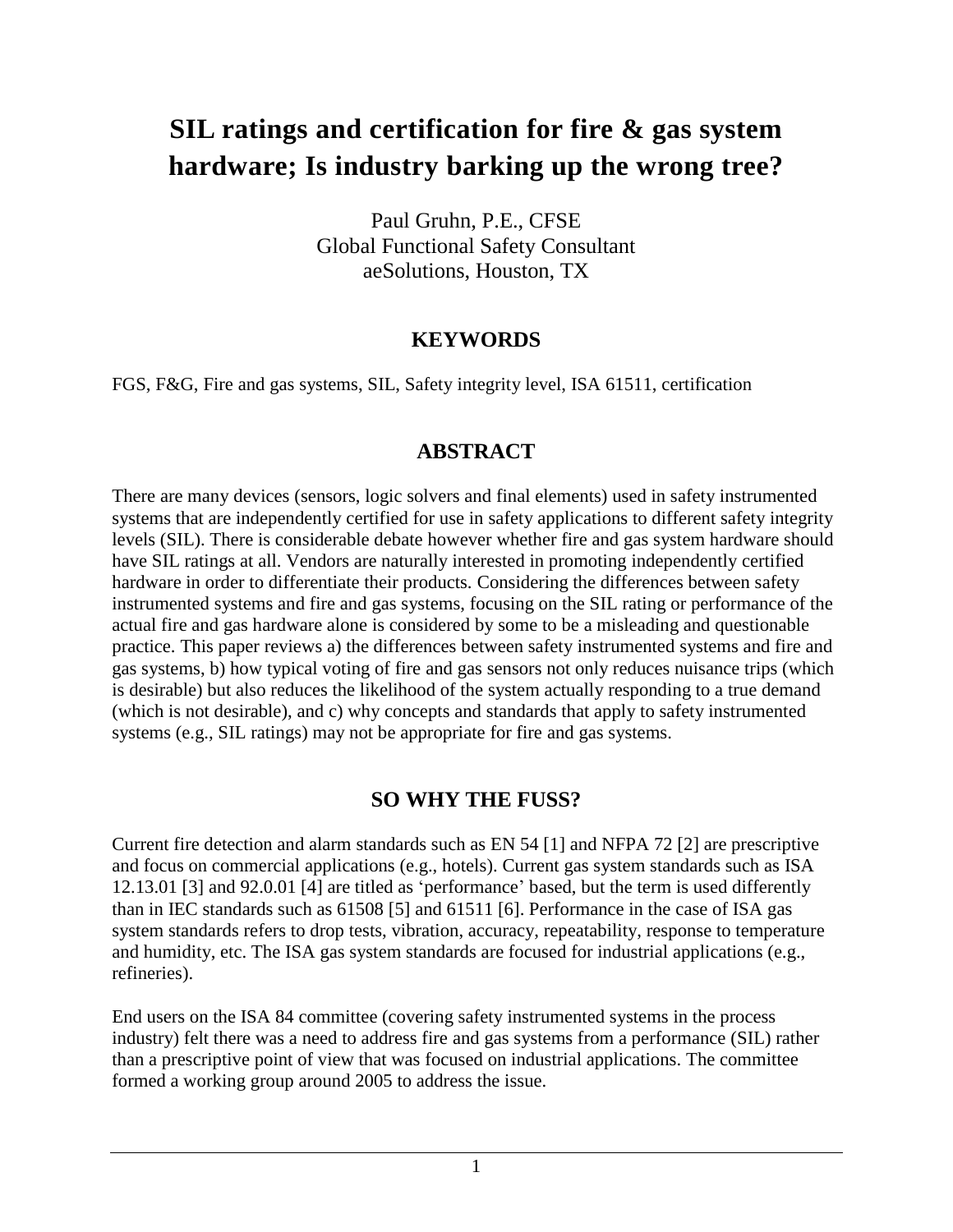# **DIFFERENCES BETWEEN PREVENTION AND MITIGATION LAYERS**

The "onion diagram" of Figure 1 is an example of various safety layers in a process facility. The layers are intended to reduce the overall level of risk. Risk is the combination of the frequency and severity of an event. If the process control system were perfect, meaning it never failed and could prevent any and all hazardous events, there would be no need for any other layers. Unfortunately, control systems are not perfect. The layers are not solid (i.e., not 100% effective in preventing hazardous scenarios from propagating further). The layers are more like Swiss cheese with holes that appear and disappear, grow and shrink, and move. Hence the need for defense-in-depth, or multiple diverse safety layers.



**Figure 1: The Onion Diagram**

The inner layers are referred to as prevention layers. They are intended to lower the *probability* of an event. The goal is to keep the material in the pipe. Safety integrity levels have historically been assigned to the safety instrumented system layer, often with other prevention layers also being allotted a certain amount of performance.

The outer layers are referred to as mitigation layers. They are intended to lower the *consequences* of an event that has already happened. The material is now outside the pipe and downtime, environmental and other potential safety losses may result. Safety integrity levels have historically *not* been assigned to mitigation layers (as the overall goal is to keep the material in the pipe and prevent any losses), but nothing precludes the practice.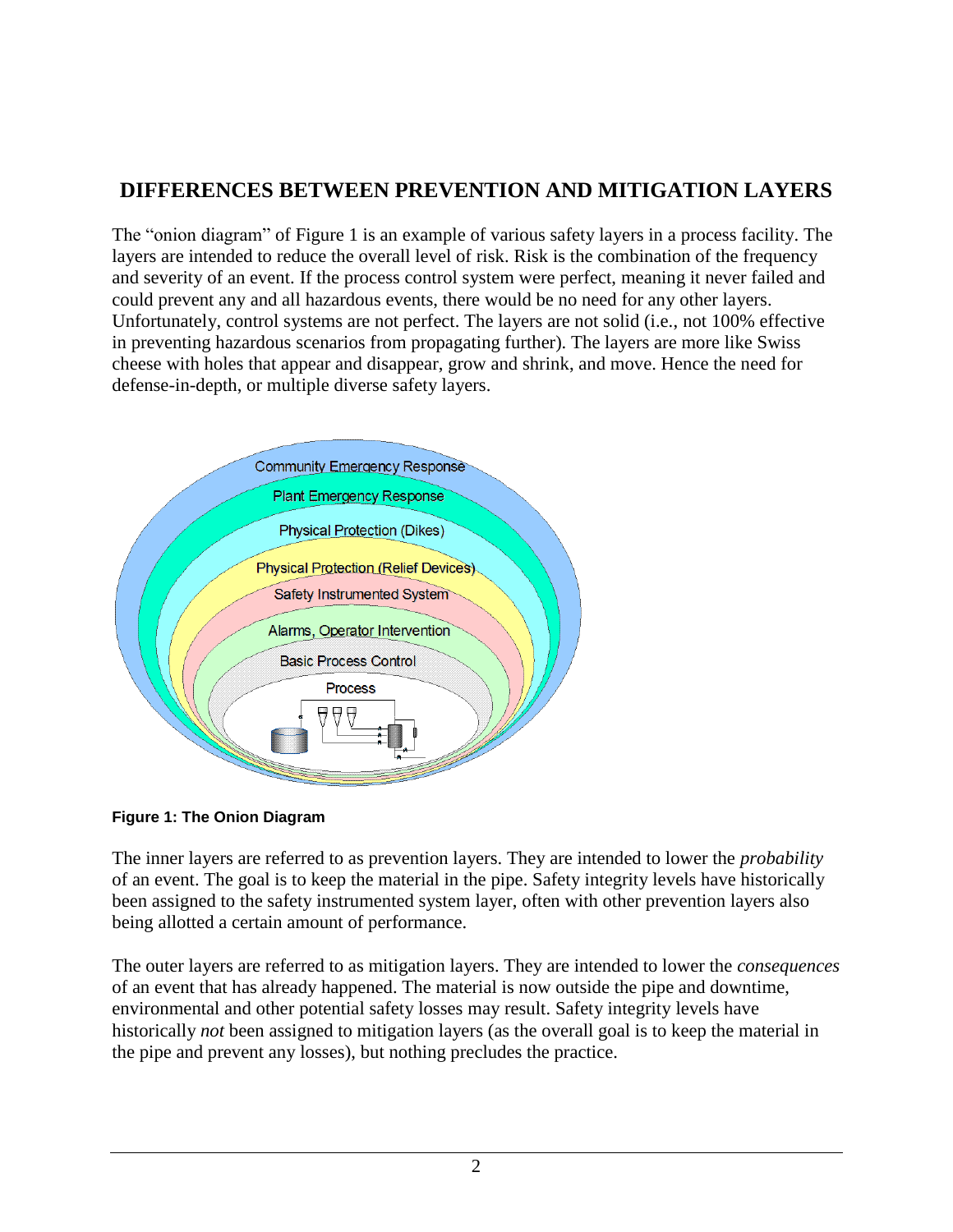Table 1 shows the performance requirements for the different safety integrity levels according to IEC/ISA 61511.

| <b>DEMAND MODE OF OPERATION</b>        |                                                    |                       |
|----------------------------------------|----------------------------------------------------|-----------------------|
| <b>Safety integrity</b><br>level (SIL) | Target average<br>probability of failure on demand | Target risk reduction |
| 4                                      | $>10^{-5}$ to $<10^{-4}$                           | >10,000 to ≤100,000   |
| 3                                      | $>10^{-4}$ to $<10^{-3}$                           | >1000 to ≤10,000      |
| າ                                      | $>10^{-3}$ to $<10^{-2}$                           | >100 to ≤1000         |
|                                        | $>10^{-2}$ to $<10^{-1}$                           | $>10$ to $< 100$      |

#### **Table 1: Performance Requirements for Safety Integrity Levels**

The assumption with prevention layers is that a) they will always be able to see the hazardous condition, and that b) if they respond correctly their action will prevent the hazardous event from occurring. In other words, using a SIL 2 rated sensor, a SIL 2 rated logic solver, and a SIL 2 rated final element should result in a SIL 2 rated function that should provide at least a Risk Reduction Factor of at least 100 (see Table 1) assuming all the other requirements in the standard are met. If a properly functioning sensor is unable to see the hazardous condition it was designed to detect, and if a properly functioning final element doesn't eliminate the hazard, then the system simply wasn't designed properly to begin with.

However, fire and gas systems, which are mitigation layers, are different. Sensors may be working properly, but they simply may never see the gas release or fire. For example, sensors may be placed improperly, there may not be enough sensors, wind may dilute the gas before it can be detected, obstructions may divert the release or hide a fire, a release or fire may be too small to be detected, etc. The system may respond properly, but there is no guarantee that the consequences of the hazardous event will be eliminated or mitigated. For example, the deluge may not put out a large fire, the blow down may not be fast enough to prevent reaching a critical accumulation of gas, etc. In other words, using a SIL 2 rated sensor, a SIL 2 rated logic solver, and a SIL 2 rated final element may *not* result in a SIL 2 rated fire & gas function that may *not*  provide a Risk Reduction Factor of at least 100. This concept can be better understood with the event tree shown in Figure 2.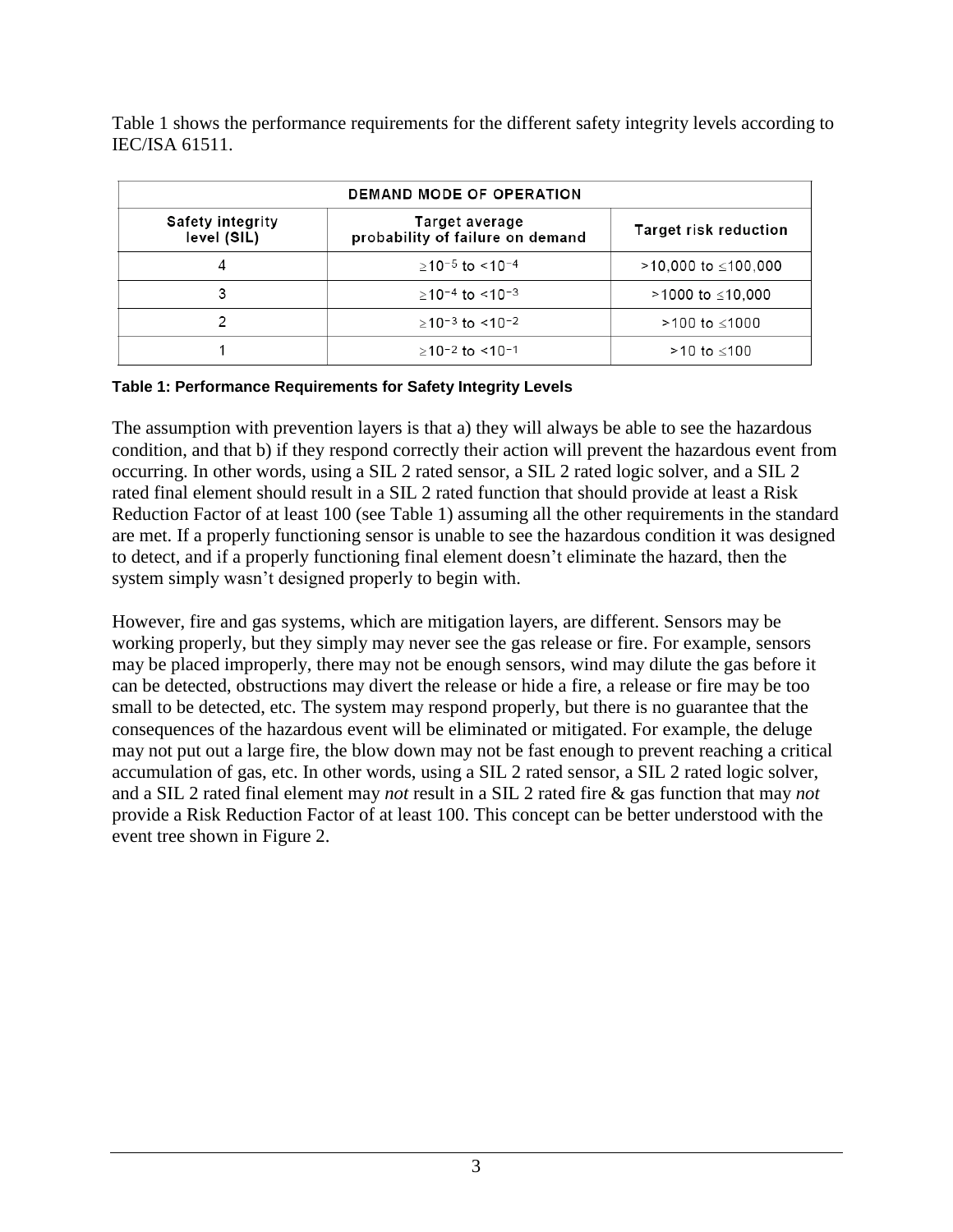

**Figure 2: Factors Effecting Fire and Gas System Performance**

| <b>Detector Coverage:</b> | The probability of the device seeing the hazardous<br>condition                                                                |
|---------------------------|--------------------------------------------------------------------------------------------------------------------------------|
| <b>Hardware Response:</b> | The probability of the hardware responding properly to<br>the demand. 1-PFD (Probability of Failure on Demand)                 |
|                           | <b>Mitigation effectiveness:</b> The probability that the overall system response prevents<br>or mitigates the hazardous event |

Detection coverage is typically less than 90% (as described below). Mitigation effectiveness is also considered by many to be less than  $90\%$ .  $90\% \times 90\% = 81\%$ . One minus the Safety Availability is the Probability of Failure on Demand (PFD). 100% - 81% = 19%. The reciprocal of PFD is the Risk Reduction Factor (RRF).  $1/19 = 5$ . This is below SIL 1 performance (a Risk Reduction Factor between 10 and 100, as shown in Table 1). Therefore, debating on the level of performance of the fire & gas system hardware alone may prove to be of little worth. In this example – which is realistic – the *overall* system will *never* meet SIL 1 performance no matter *what* hardware is used. Focusing on the hardware alone, as some may naturally wish to do, is no guarantee of an effective fire & gas system.

# **DETECTOR COVERAGE**

Fire and gas applications can activate based on only one sensor going into alarm. However, most systems implement some form of voting of multiple sensors in a zone to reduce the likelihood of system activation due to a single faulty sensor or false indication. Two or more sensors in a zone are typically required to go into alarm before automatic action is taken. While this reduces the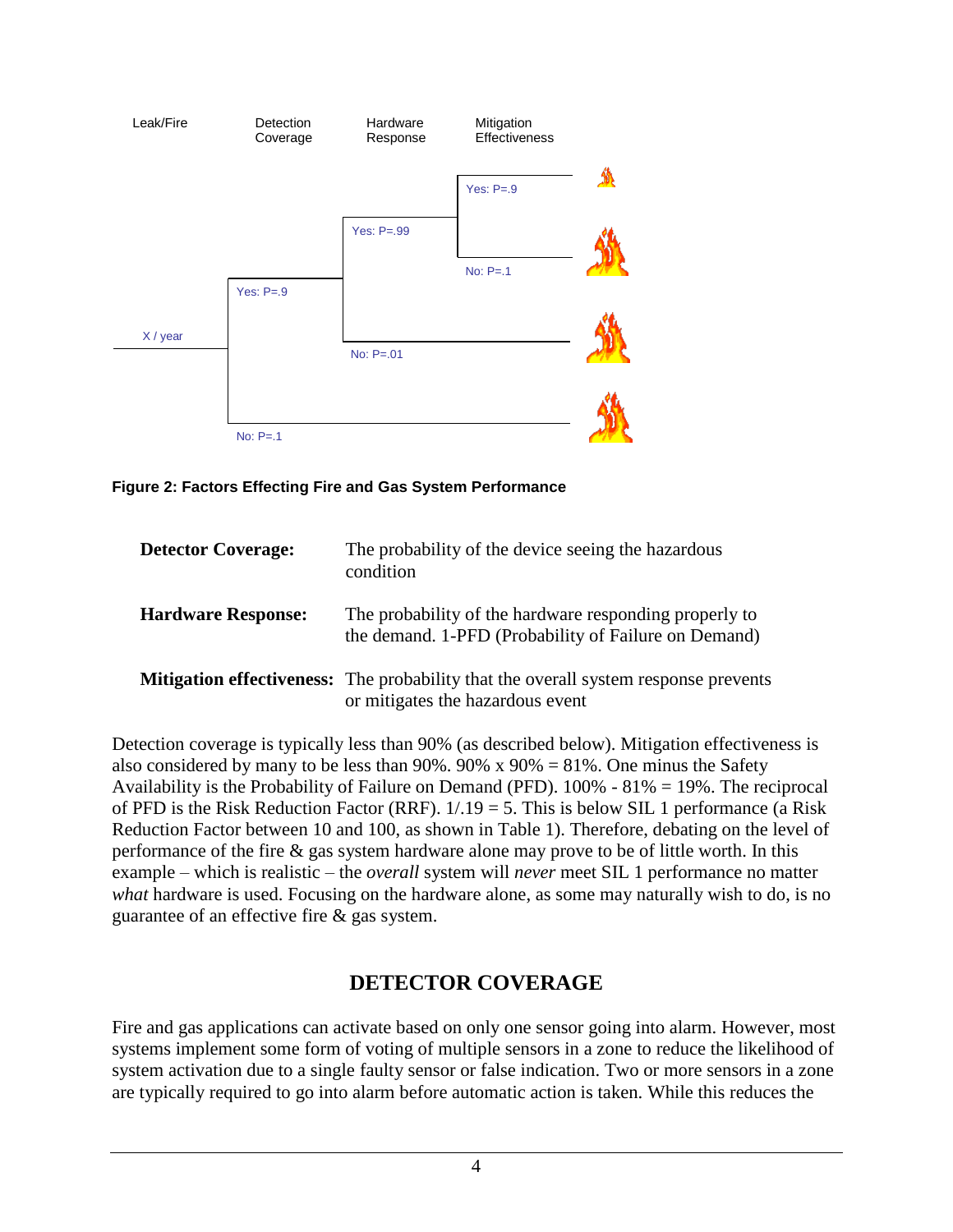probability of nuisance trips due to a single sensor failure, evidence shows it also *reduces* the probability of responding to a hazardous event. It is *less* likely for two or more detectors in a zone to be in the affected area, assuming the layout of detectors has not been changed with the implementation of voting.

Confidential end user studies have been undertaken to estimate detector coverage. In one example, an end user asked an expert consultant for his recommendation on the number and placement of fire detectors on an offshore platform. The consultant recommended nine sensors. This information was input into a detailed three-dimensional computer model of the platform capable of estimating detector coverage. At floor level, the detector coverage for a single sensor (1 out of N) was 82%, dual sensor (2 out of N) was 68%, and three or more sensors (>2 out of N) was 49%. Numbers at three meters above floor level were considerably lower for multiple sensor configurations. The computer program suggested using only five detectors rather than nine. Numbers for detector coverage based on the computer selected locations at floor level were 98% for a single sensor (1 out of N), 90% for dual sensor (2 out of N), and 62% for three or more sensors (>2 out of N). One should always keep in mind that computer models are not reality; they are estimates of reality based on assumptions that may not always be correct.

An often referred to HSE (United Kingdom Health & Safety Executive) report [7] sites automated gas detection coverage in the range of 76%.

One way to possibly improve on this situation would be to not require multiple sensors to see the *same* level of gas (e.g., 50% LEL (Lower Explosive Limit)), but rather take action if one sensor were to see the high level (e.g., 50% LEL) and any other sensor were to see a *lower* level (e.g., 25% LEL). Use of multiple sensing methods (e.g., point detectors, line of sight detectors, ultrasonic detectors) will most likely result in higher detector coverage factors.

### **ESTIMATING DETECTION COVERAGE AND MITIGATION EFFECTIVENESS**

Just as there are different methods of analyzing safety instrumented system performance (e.g., Reliability Block Diagrams, Fault Trees, Markov Models) there are different methods of estimating detection coverage. There are many variables to consider, such as the size of the area to be monitored; is the space enclosed, partially enclosed, or non-enclosed; number of detectors; density of gas; wind speed; number of leak sources in the space, etc. Simple and complex models currently used by members within the fire and gas task team show that detector coverage can vary greatly. Detection coverage is very high for single sensors and a catastrophic release. Detection coverage is very low for multiple sensors detecting medium or small releases. Estimating mitigation effectiveness may best be done by reviewing historical company records and/or expert opinion (e.g., the PHA team). There are several software packages that can perform such modeling and recommend detector number and location.

As with detector coverage, mitigation effectiveness will also vary depending upon many different factors. The ISA technical report [8] covers both in more detail.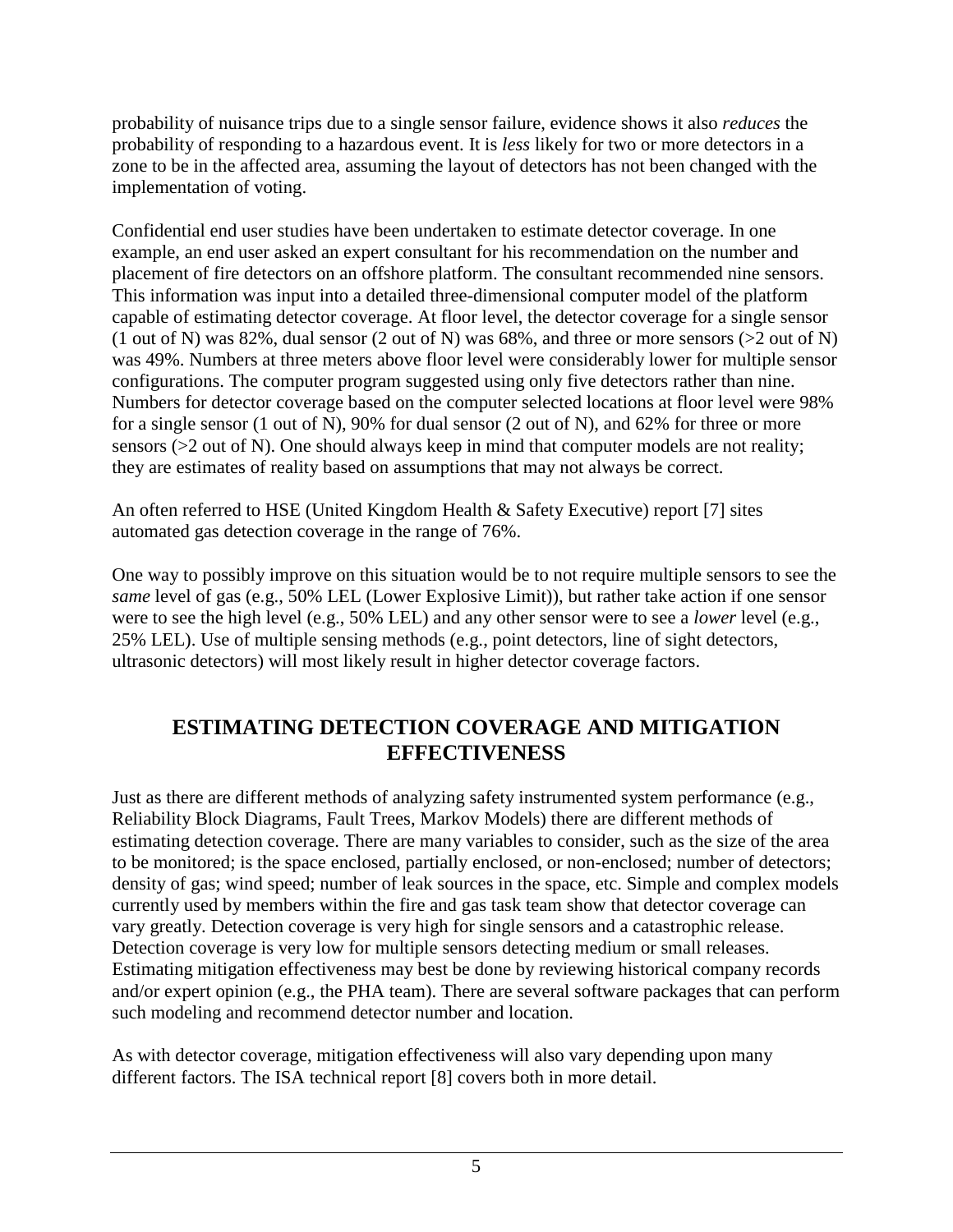# **CERTIFICATION OF DEVICES IS NOT A SILVER BULLET**

Certification of devices used in safety instrumented system applications has been occurring for more than 20 years. Logic solvers were the first devices to get certified, and field devices followed many years later. Certification of devices is an excellent way for a user to have assurance that a product is well designed and satisfies the intent of the safety standards. However, certification of devices is no guarantee a device will actually *work* in an application. The right device and technology must still be selected based on the unique application requirements. When it comes to fire and gas systems, if the detector is unable to actually see the release due to inadequate location, it doesn't matter what level it may be certified to, it still will not work. As covered earlier in this paper, and as covered in the ISA fire and gas technical report, the primary factors affecting fire and gas system performance are detector coverage and mitigation effectiveness.

# **IMPLICATIONS OF SIL RATINGS FOR FIRE AND GAS APPLICATIONS**

Some have set SIL targets for fire and gas layers in an attempt to lower the SIL target for the preventative SIF. Think about the implication of doing this; it's akin to saying, "It's OK to have fires, we'll simply put them out." Designers can readily determine where to detect abnormal pressure, temperature, level and flow, but it is not possible to determine exactly where gas leaks will come from, as most occur due to corrosion and inadvertent operation of valves. Gas detection monitors an *area* and getting multiple detectors to detect the same release is *not* an easy matter.

# **CONCLUSIONS**

Concepts that apply to prevention safety layers such as safety instrumented systems do not necessarily apply to mitigation safety layers such as fire and gas systems. Unlike safety instrumented system hardware, claiming any integrity level for fire and gas hardware alone may be misleading. That information alone does not allow one to determine whether the overall system will meet the desired level of risk reduction.

A chain is only as strong as its weakest link. Focusing on the performance of the fire and gas hardware alone and not accounting for the detector coverage and mitigation effectiveness is just as misleading as focusing only on the logic solver in a safety instrumented system. The impact of field devices (sensors and final elements) typically has a dominating impact on safety instrumented system performance. Similarly, detector coverage and mitigation effectiveness have a dominating impact on fire and gas system performance and may prevent most systems from ever meeting SIL 1 performance levels.

However, it *is* possible to apply performance-based concepts to fire and gas systems. It *is* possible to assign risk reduction targets for fire and gas systems and apply quantitative techniques in system verification. An ISA 84 committee working group spent more than five years working on a technical report [8] covering ways to account for detector coverage,